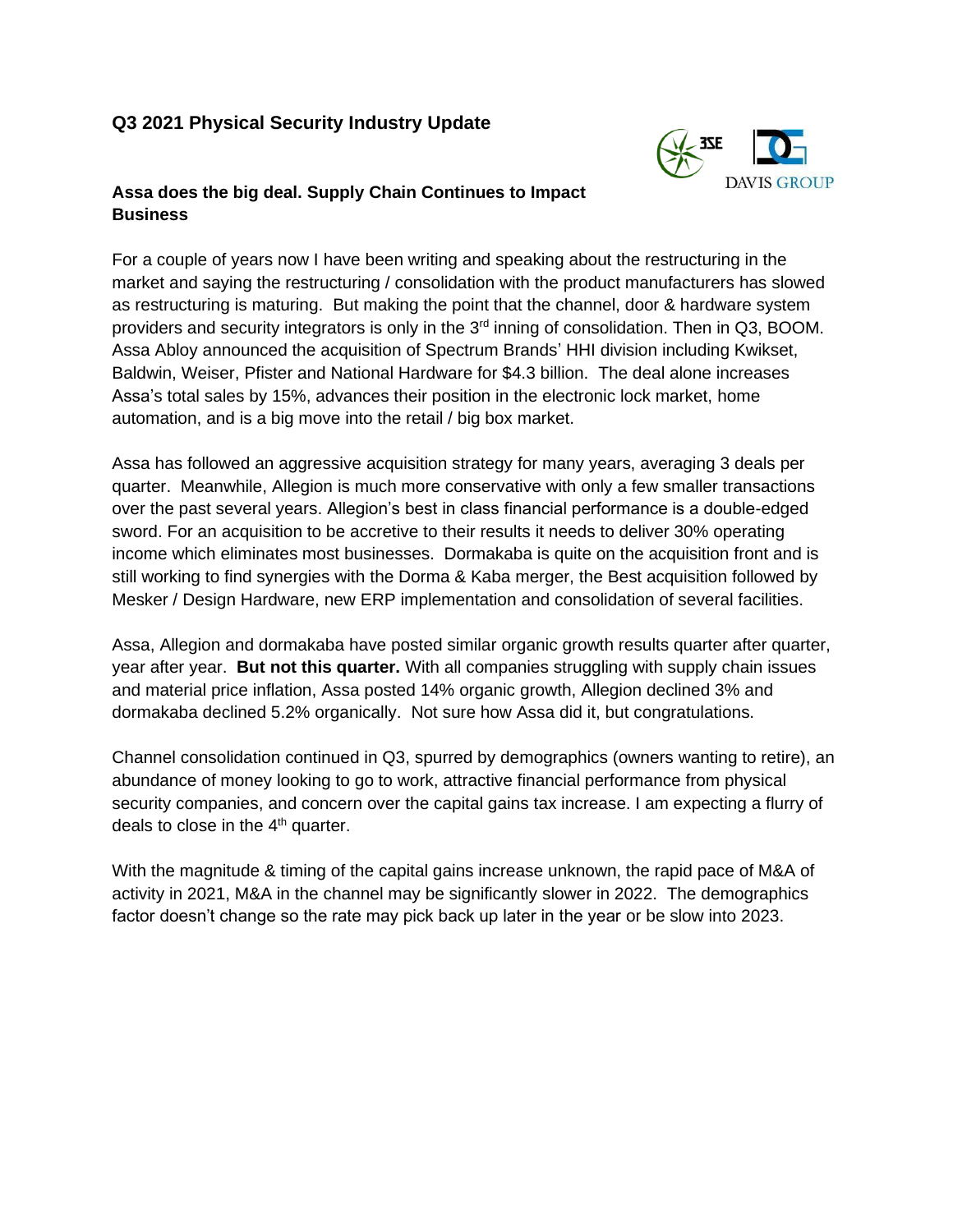## **Q3 2021 Highlights from the Manufacturers**

**Allegion**: A tough quarter. Electronic supply chain, higher material costs, & labor shortages

- Q3 total revenue was \$717 million, down 1.6% organically. Adjusted EPS declined 6.6%. Adjusted Operating Margin also declined -3.3% vs PY.
- Americas' Q3 sales were \$524 million, down 3.0% organically. "Strong price realization". Residential product sales were down high single digits, commercial sales down low single digits, and electronics were down high single digits.
- Americas Operating Margin was 25.5% down 19.7% from 30% PY, adjusted ebitda dropped from 32.5% to 27%. Ouch
- Allegion International Sales were \$192 million, up 1.7% vs PY, +2.5% organically, citing growth in Simons Voss & Interflex. Adjusted ebitda was flat at 16%.
- $\bullet$  Full year outlook was lowered. Total revenue projected to drop from  $7 7.5\%$  to  $4.0 4.5\%$ . EPS forecast also lowered from \$5.25 – 5.40 vs \$4.95 – 5.05.
- No acquisitions were reported.
- Supply chain challenges are expected to delay  $$80 $100$  million of revenue in 2021.

**ASSA ABLOY**: Surprisingly strong sales in Americas & Entrance Systems

- Q1 total sales were 23.9 MSEK (\$2.8 billion) up 8% vs PY. +7% organic, +2%, acquisitive, -1% currency. EBIT increased 7% EPS declined 5%.
- Americas Q1 Revenues were 5,400 MSEK (\$635 million) up 14% organically. "Very strong sales in Access & High Security, Arch Hardware, Electromechanical, Security Doors, US Resi & Smart Home products". Operating margin was 20.6% up from 20.2%. Aggressive pricing offset increasing material costs.
- EMEA increased 7% organically. Operating margin increased 20 bps, but business divestments drove Op Margin from 15.9% to 11.3%. Strong sales in Finland, France, Africa & Middle East.
- Asia sales declined 7%. Operating margin dropped from 7.4% to 5.8%.
- Global Technology (HID & Ving) group was up 7%, operating margin was 15.8% vs 16.0% PY.
- Entrance Systems was up 10%. OM declined from 17.8% to 14.8%. "Very strong sales in residential & perimeter security.
- Completed three acquisitions in the quarter, nine YTD. Capitol Door, Omni ID & NZ Fire Doors. And announced the HHI (Kwikset+) deal.

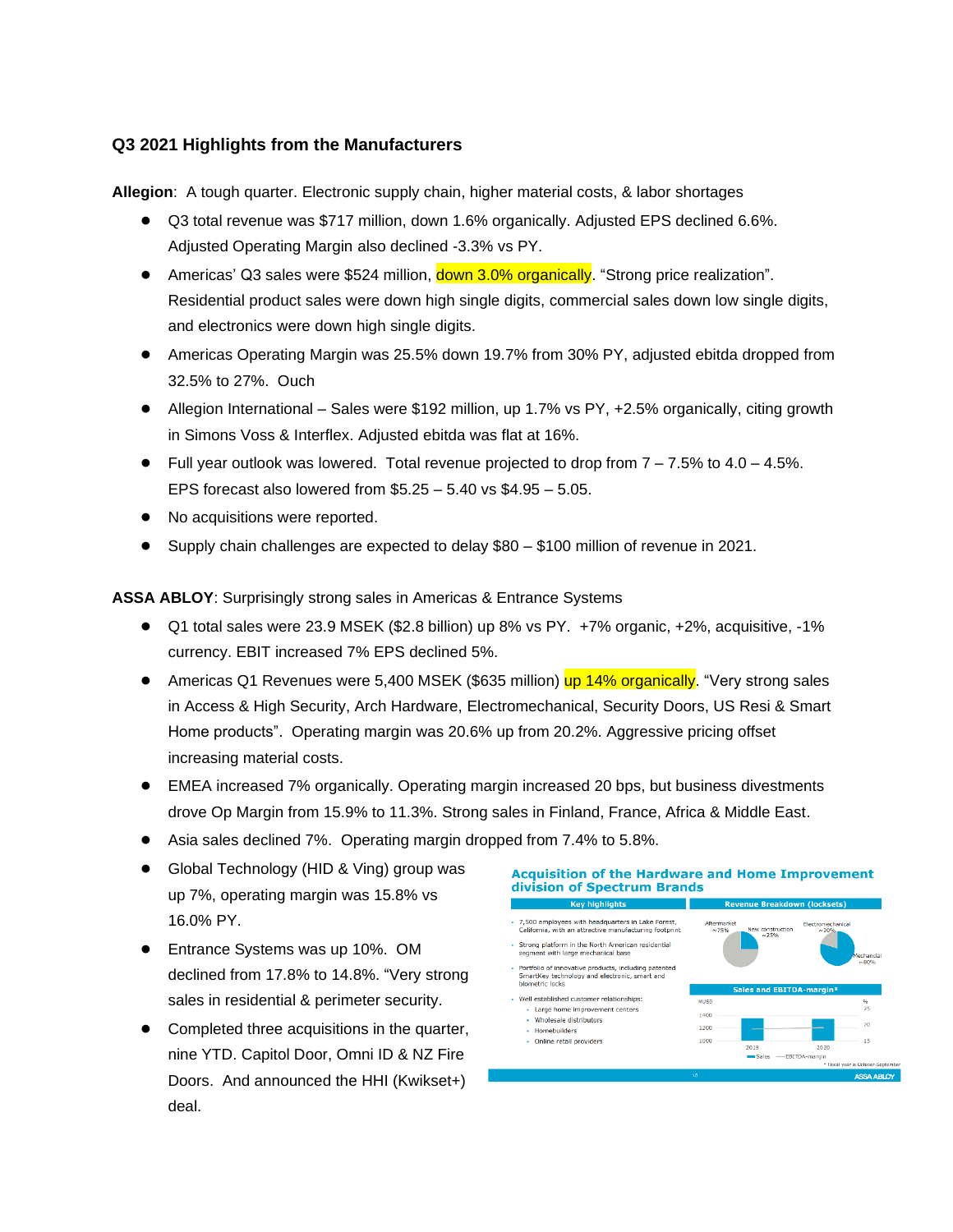### **Dormakaba - Full year results 2020 / 2021 (June 2021) Performance better than guidance.**

- Total sales 2.5 billion CHF (\$2.7 billion) down 1.6% vs PY, +1.3% organic.
- EBITDA was 353 million CHF, (\$384 million), 14.1% vs 12.8% PY, + 1.3%.
- America's impacted by weak US commercial market and Mesker
- America's sales were 670 million CHF (\$730 million), -5.2% organically. EBITDA dropped from 17% to 16.4%, with Mesker impacting EBITDA by -2.4%. Leading to comments "evaluating options for Mesker"
- Lodging systems were down 20% from pre COVID levels.

**Alarm.com** Continues to impress with financials and platform expansion

- Q3 sales were \$192 million, up 21%, of which \$118 million were SaaS license revenue, \$74 million equipment. SaaS license renewal was 96%.
- Adjusted ebitda \$38 million, 9% vs PY.
- Demonstrated 24% CAGR revenue growth since IPO in 2015.
- The company has an impressive strategy of creating a IoT linked ecosystem for much more than just security. I suggest you have a look at their Q3 earnings presentation.

| <b>ALARM.COM</b>     | Alarm.com Platform           |                   |                 |                 |                        | <b>CALMARK</b><br>$\bullet =$ |                            |                          |
|----------------------|------------------------------|-------------------|-----------------|-----------------|------------------------|-------------------------------|----------------------------|--------------------------|
|                      | A UNIFIED EXPERIENCE         |                   |                 | $\bullet$ :-    |                        | 72"                           |                            | 国际<br>$\bullet -$<br>721 |
|                      | INTELLIGENT SOLUTIONS        |                   |                 | $6 =$           |                        |                               |                            |                          |
|                      |                              | $\circledcirc$    |                 |                 |                        |                               |                            |                          |
| Security             | Access                       | Video             | Energy          | Lights          |                        | Garage                        | Water                      | Wellness                 |
|                      | INTERNET OF THINGS ECOSYSTEM |                   |                 |                 |                        |                               |                            |                          |
| Aeorec               | <b>BALDWIN</b> *             | deako<br>LIGHTING | <b>DSC</b>      | <b>E-T-N</b>    | ecobee                 | <b>O</b> ENPHASE              | <b>GENIE</b>               | <b>HAVEN</b>             |
| HID                  | inovelli                     | <b>O</b> JASCO'   | Johnson 27      | Kwikset         | <b>LENNOX</b>          | LEVITON                       | <b>LiftMaster</b>          | <b>OLUTRON</b>           |
| <b>NAME OF OWNER</b> | <b>IN NORTEK CONTROL</b>     | <b>WAREHOUSE</b>  | Colsys          | <b>O</b> rachio | <b>RAIN &amp; BIRD</b> | <b>SALTO</b>                  | <b>SCHLAGE</b>             | Schneider                |
| <b>SKYBELL:</b>      | solar adee                   | SONOS             | <b>'STELPRO</b> |                 |                        |                               |                            |                          |
|                      | ADVANCED CLOUD PLATFORM      |                   |                 |                 |                        |                               |                            |                          |
|                      |                              |                   | powered by      |                 | ALARM.COM <sup>®</sup> |                               |                            |                          |
|                      | ALARM.COM SOLUTIONS          |                   |                 |                 |                        |                               | Capyright & Alarm.com 2021 | 21                       |

#### **M&A Highlights – Continuing at a rapid pace**

**RBC Capital Markets [Q3 Global M&A Report](https://url.emailprotection.link/?b39PZW-SYIu807eEmgIcii7zjzepjFuuYPoSDmKK6wjg-p4-sttfCeHIVRLTfZ2bn6qZ1qnf1TUcPUhv8kF80md37IHCUbOVSRq98iIg6ksLThI4aBfTlB6K8w2hz8AaP)**

- The global economic recovery continued to fuel surging M&A activity in Q3, with over 27,000 deals and \$3.4 trillion in combined deal value recorded in the first nine months of the year. Despite potential macroeconomic headwinds, global drivers of M&A remain intact, and both Europe and North America are on pace to easily break records in Q4.
- Dealmakers in North America remain undeterred by labor shortages and inflationary pressures, closing over 4,600 deals worth a combined \$708 billion in Q3.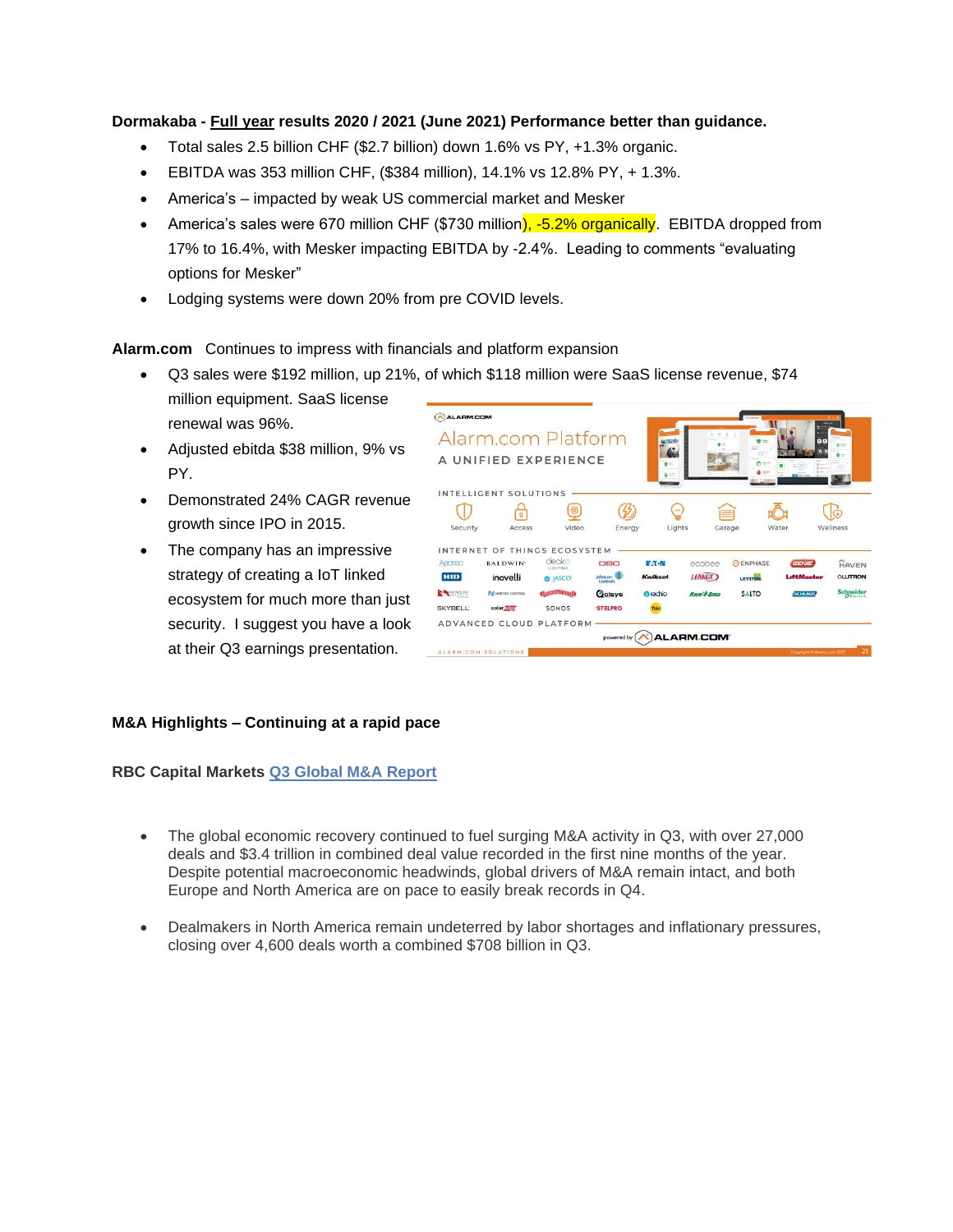**M&A in our Space…**

**Central Indiana Hardware, CIH** a 100% ESOP company with 200 employees merged with St Louis based **H&G** also an ESOP company with 70 employees to create a new venture called **APTURA.** Both companies are market leaders and are service



oriented businesses providing doors frames & hardware, access control, div 10 specialty products, moveable wall partitions, and store front systems.

**Convergint** acquired **Premier Security Group** – who focuses on the financial vertical market operating in CA, UT & AZ and two Alaska based business from the **ATS** group of companies which creates a tech support and service-based operation in Alaska.

**Per Mar Security** acquired **Armor Security** in the twin cities. The business serves residential & commercial customers and has a locksmith division. The business will be linked to **Floyd Lock & Safe** business, a deal that we represented last year.

**CertaSite** acquired **Premier Electronics** in Macomb MI. This is CertaSite's 6<sup>th</sup> fire alarm business in Michigan.

**CTSI** (backed by WindPoint Partners) acquired Chantilly VA based **AFA Protective Systems** in one of the larger transactions in the Qtr. AFA serves 28,000 east coast markets via 17 branches. AFA was closely held public company that reported \$83 million of revenue in 2020. The deal value estimated at \$120 million.

**Cook & Boardman** acquired south Easton MA based **Galeno**, a provider of commercial doors, frames and division 10 specialty products. C&B also acquired Everett, WA-based **JDS, Inc.** JDS is a turnkey provider of opening solutions including doors, frames, hardware, and division 10 specialty products.

**Security Alarm Corp** acquired Sarasota FL based **Alert Alarm Systems**. DMAG's Steve Rubin represented Alert Alarm in the transaction.

**[Allied Universal](https://www.securitysales.com/company-tag/allied-universal/)** acquired NY based MSA Security who provides threat protection solutions including explosive detection canine teams

Best wishes for the holidays and continued strong business activities!